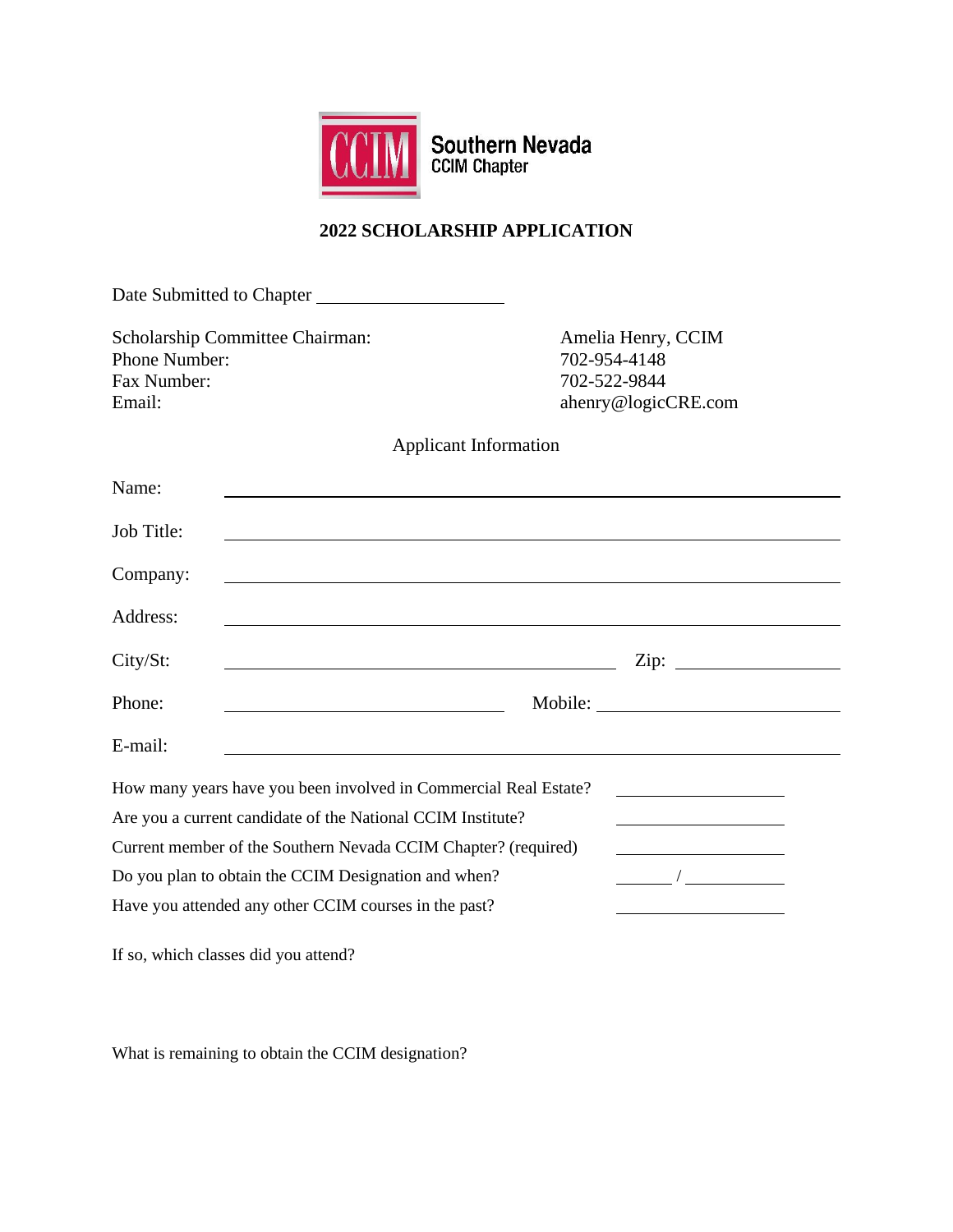Any previous positions held and responsibilities that are commercial real estate oriented:

Current committee involvement and responsibilities with Southern Nevada CCIM Chapter:

Briefly, explain your goals and desires how the scholarship would benefit you: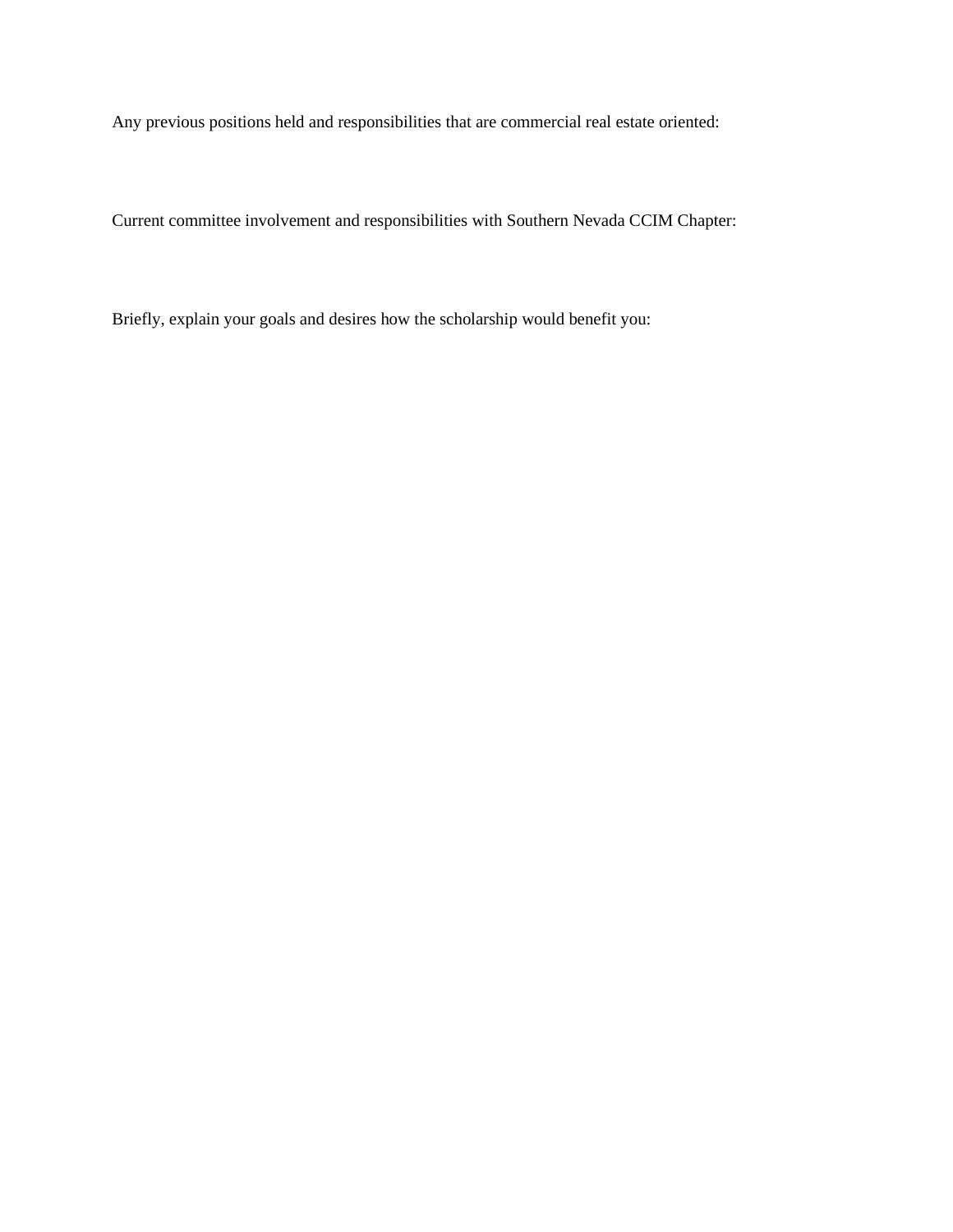Please include the following with this application:

1. Current Resume

Provide three professional references.

- 2. Three professional references
- 3. Typed letter which includes answers to the following questions:
	- Why do you want to become a CCIM?
	- What are your contributing achievements to your company?
	- What are your career goals?
	- Would you take the course even if the scholarship were not available and why?

## **References**

| Name:                                                                                                           |  |
|-----------------------------------------------------------------------------------------------------------------|--|
|                                                                                                                 |  |
|                                                                                                                 |  |
| Phone Number:                                                                                                   |  |
| Length of time you have known this person:                                                                      |  |
| Name: 2008. [2010] Name: 2008. [2010] 2010 2021 2022. [2010] 2012 2022. [2010] 2012 2022. [2010] 2012 2022. [20 |  |
|                                                                                                                 |  |
|                                                                                                                 |  |
| Phone Number:                                                                                                   |  |
| Length of time you have known this person:                                                                      |  |
|                                                                                                                 |  |
|                                                                                                                 |  |
|                                                                                                                 |  |
| Phone Number:                                                                                                   |  |
|                                                                                                                 |  |

Please attach a resume of your experience to this application and email all documents to Amelia Henry, CCIM, Scholarship Committee Chairman at [ahenry@logicCRE.com](mailto:ahenry@logicCRE.com)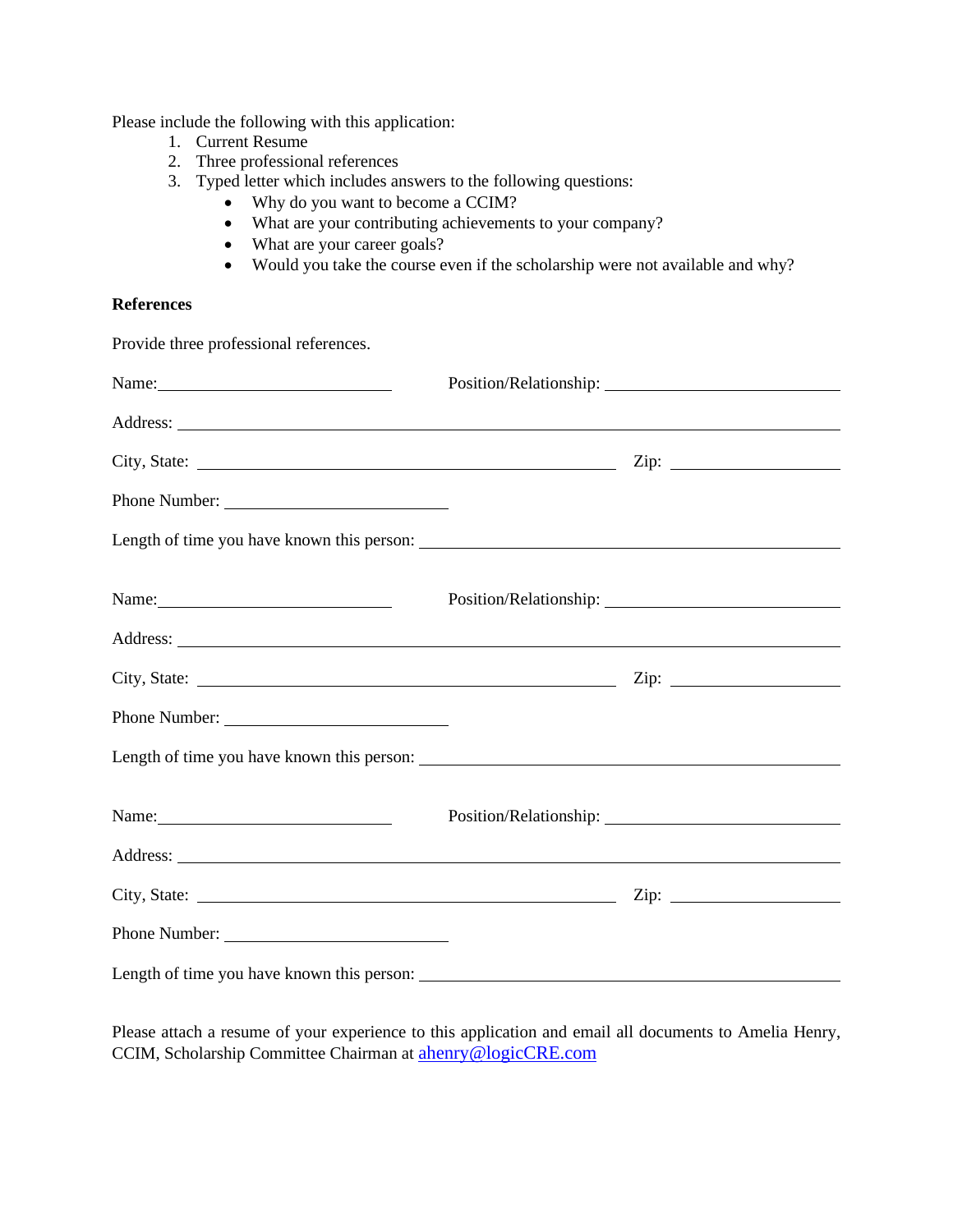## **Southern Nevada CCIM - Annual Scholarship list 2022**

**Please check the scholarships you would like to apply for below (you may chose more than one, will be awarded as available and as per approval of application):** 

• Tiah Brooks - First American Insurance Honorary Scholarship: Value \$1,000 o 1 per year (Can be used at any time throughout the year) o Can be used anywhere in the Country o Can only be used for a core class o Use Foundation Scholarship Application and local scholarship application • Soozi Jones Walker Scholarship: Value \$1,000 o Funded through Education Foundation o 1 per year (Can be used at any time throughout the year) o Can be used anywhere in the Country o Can only be used for a core class o Use Foundation Scholarship Application and local scholarship application • Andy Hantges Scholarship: Value \$1,000 • Funded through Education Foundation • 1 per year (Can be used at any time throughout the year) • Can be used anywhere in the Country • Can only be used for a core class • Use Foundation Scholarship Application and local scholarship application • Southern Nevada Past Presidents Scholarship: Value \$1,000 o Funded through Education Foundation o 1 per year (Can be used at any time throughout the year) o Can be used anywhere in the Country o Can only be used for a core class o Use the foundation scholarship application and local scholarship application • Chapter funded Scholarships 2022: Value Core Class \$1,000/Intro \$250/\$800 CCR o Funded through chapter fundraising o Used only in local courses. o Use local scholarship application